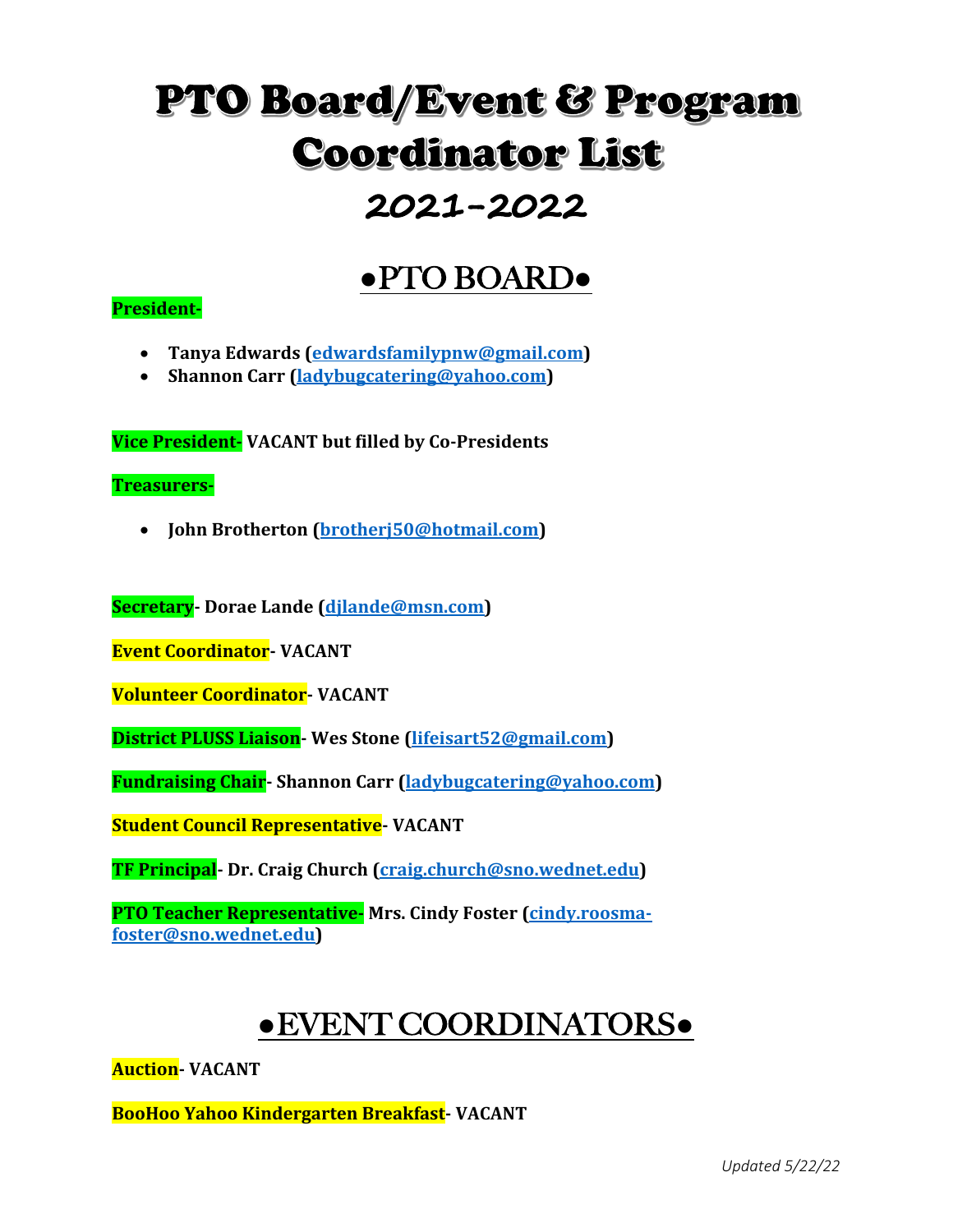**Book Fair- Jill Kreeck (jill.kreeck@gmail.com)** 

**Classroom Volunteer Meeting Coordinator-** (Room, Auction & Art Docent Parent **Volunteers)-**

**Conference Dinners- VACANT**

**Dads & Donuts**- Dorae Lande (dorae@windermere.com) & Greta Huber **(gretahuber@hotmail.com)** \*depending on date & procedural nature of event

**Family Fun Nights- VACANT** 

**Grandparents & Special Friends Day- VACANT**

**Holiday Bazaar-Stephanie Baumert (stephanieabaumert@gmail.com)** 

**Ice Cream Social/Popsicles on Playground (Kona Ice Truck) - PTO Board** 

**McTeacher Night-** Pam Olsen (pamolsen83@gmail.com)

**Moms & Muffins- VACANT**

**Popcorn Sales** (Raven Racer Days)- Sarah Keyes (Sarah\_Smiles1@msn.com)

**Santa Breakfast- VACANT**

**Science Fair- VACANT**

**Staff Appreciation Week- VACANT** 

**Talent Show- VACANT** 

**Walk-A-Thon-** VACANT

#### **●**PROGRAM COORDINATORS**●**

**Art Docent- VACANT**

**Directory**- Dorae Lande (dilande@msn.com)

**Flyers- Lisa Lim (lisa.choe@gmail.com)**

**TF Green Team** - Tanya Edwards (edwardsfamilypnw@gmail.com)

**Ink Cartridge Recycle- VACANT** 

**Logo-Wear- VACANT**